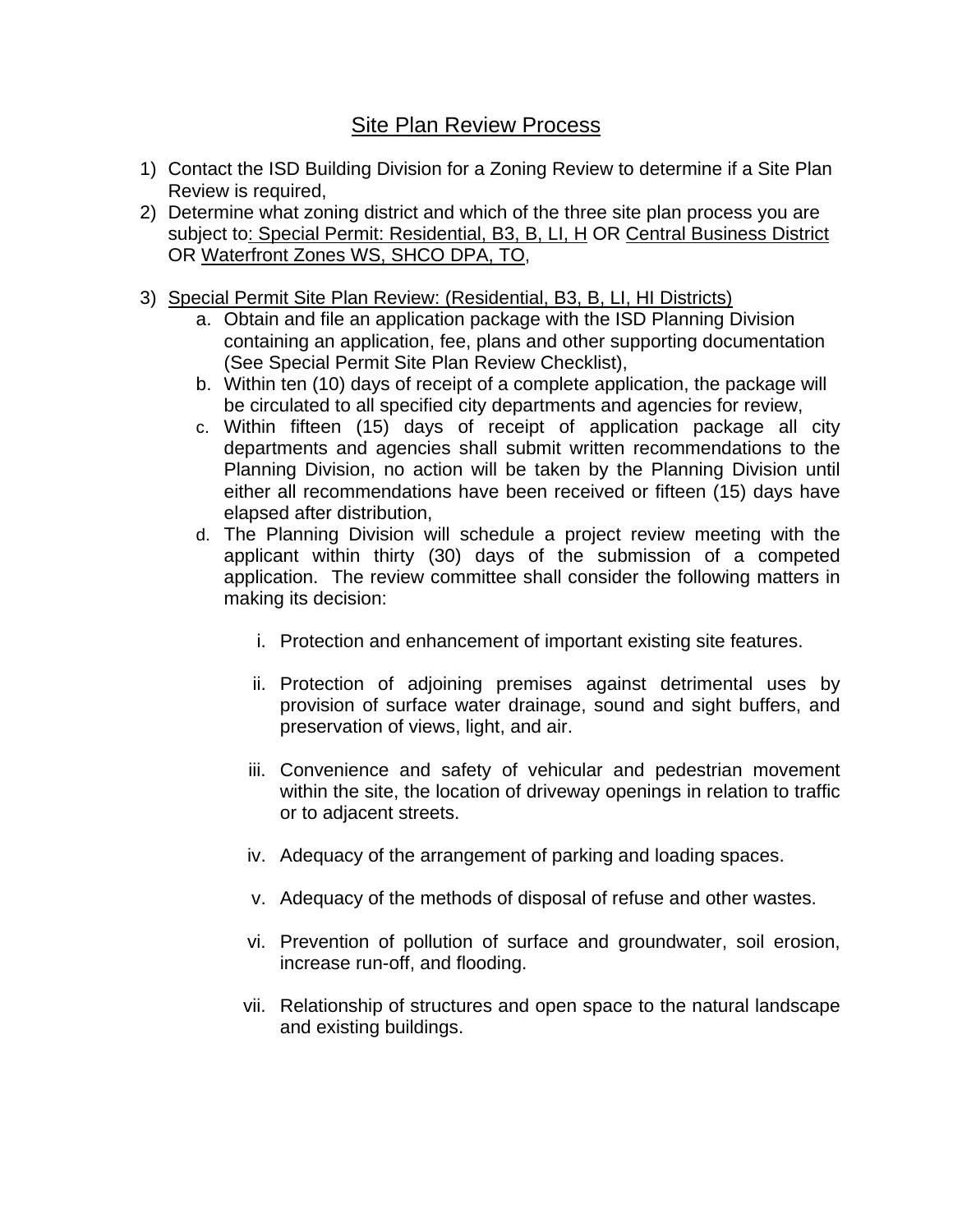- e. The Planning Division will make a written recommendation to the Lynn City Council within forty five (45) days of the submission of a completed application,
- f. The Special Permit Granting Authority (SPGA: Lynn City Council) shall act to approve, approve with conditions, or disapprove within ninety (90) days of receipt of the Planning Divisions recommendation. Failure to act within the ninety (90) days shall be deemed to be an approval of the application as originally submitted. Reasons for disapproval shall be clearly spelled out in the SPGA's report
- 4) Central Business District Site Plan Review
	- a. Obtain and file an application package to the Office of Economic and Community Development (OECD), containing an application, site plan, fee and other supporting documentation (See Central Business District Site Plan Review Checklist),
	- b. The OECD shall forward the application package to the Lynn Central Business Site Plan Review Committee (SPRC) consisting of representatives from the following organizations: OECD/EDIC, Lynn Housing Authority and Neighborhood Development, ISD Building Division, Public Works Department and a member of the Lynn Business community,
	- c. The SPRC shall hold a meeting with the applicant no later than fifteen (15) days after submission of the application package to OECD.
	- d. The SPRC shall hold as many meetings as necessary within a thirty five (35) day review period to review with proposal; this review period may be extended by thirty (30) days with the approval of both parties. The SPRC shall consider the following matters in making its decision:
		- i. Consistency with the overall character of the surrounding area.
		- ii. Consistency with all sign design guidelines, landscaping, and buffering requirements of the City of Lynn.
		- iii. Protection and enhancement of important existing site features.
		- iv. Protection of adjoining premises against detrimental uses by provision of surface water drainage, sound and light barriers, and preservation of light and air.
		- v. Convenience and safety of vehicular and pedestrian movement within the site, the location of driveway openings in relation to traffic and/or adjacent streets.
		- vi. Adequacy and arraignment of parking and loading spaces, as applicable.
		- vii. Consistency and conformity with the City of Lynn Master Plan.
	- e. Within forty five (45) days of the submission of the application package to OECD (or seventy five (75) days if the review period is mutually extended) the SPRC shall provide written recommendations to the Building Commissioner. If no meeting is held with the applicant within the fifteen (15) days of submission or seventy (75) days if the time frame has been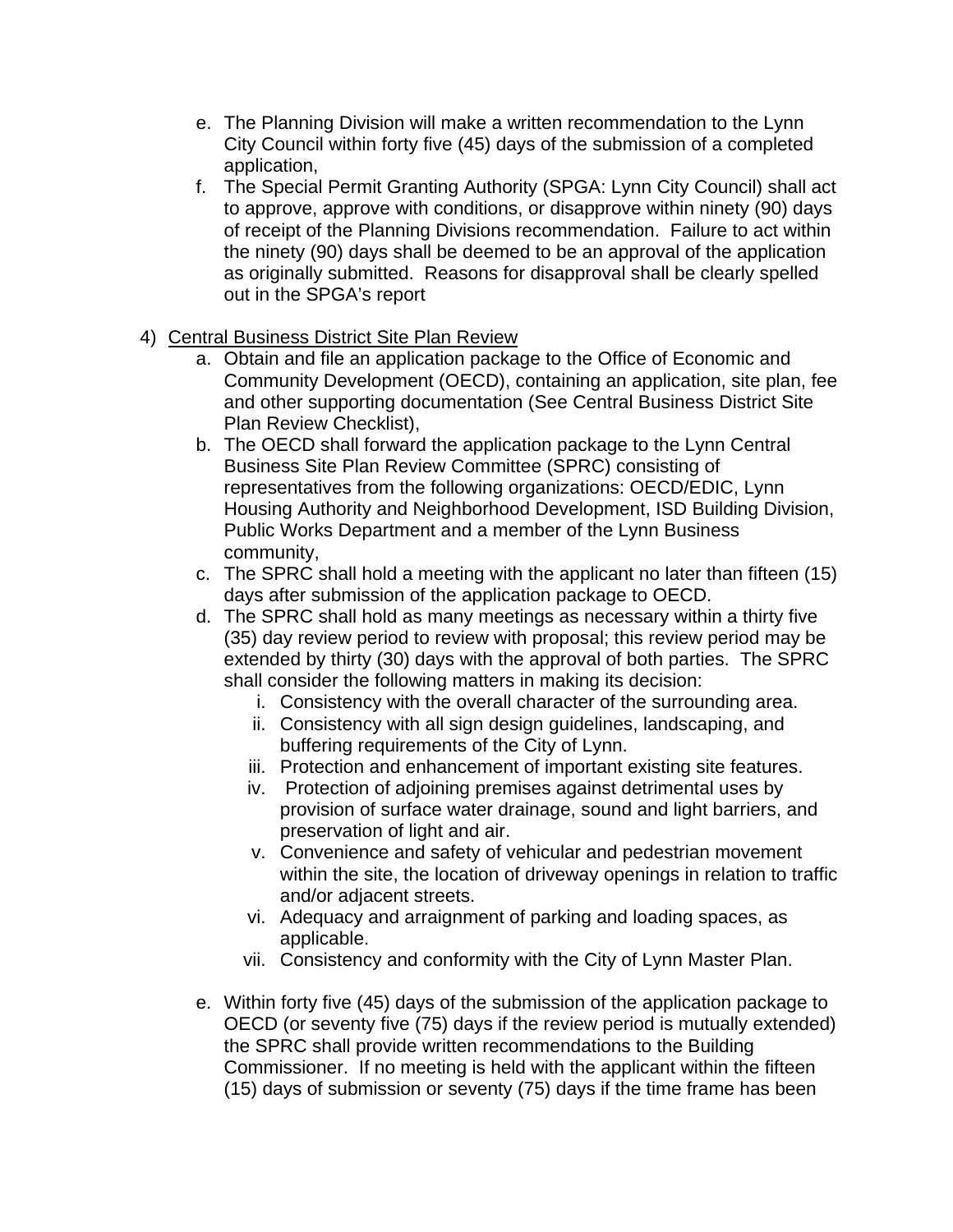mutually extended the application shall be deemed approved as submitted,

- f. The Building Commissioner may adopt or reject all or some of the SPRC conditions and issue a building permit in accordance with any and all ordinances, laws and regulations. The recommendations of the SPRC after acceptance by the Building Commissioner become conditions of the building permit and shall be met prior to the issuance of an occupancy permit.
- g. In the event the Building Commissioner rejects one or more of the recommendations or condition of the SPRC, he shall, in writing, and within fourteen (14) days inform the Lynn City Council and the SPRC the reasons for the rejections. The Lynn City Council and SPRC may appeal the Building Commissioners decision to the Zoning Board of Appeals.
- 5) Site Plan Review Waterfront Zones
	- a. Obtain and file an application package to the Inspectional Services Department, Building Division (ISD), containing an application, site plan, fee and other supporting documentation (See Waterfront Zone Site Plan Review Checklist),
	- b. The ISD shall forward the application package to the Waterfront Zone Site Plan Review Committee (SPRC) consisting of representatives from the following organizations: two City Councilors, OECD/EDIC, Commissioner of the Department of Public Works, Director of the Housing Authority and two members of the local business community,
	- c. The SPRC shall hold a meeting with the applicant no later than sixty (60) days after submission of the application package to ISD.
	- d. The SPRC shall hold as many meetings as necessary within a ninety five (95) day review period to review with proposal; this review period may be extended by thirty (30) days with the approval of both parties. The criteria used for determination
		- i. Consistency with the overall character of the surrounding area
		- ii. Consistency with all sign, design guidelines, landscaping and buffering requirements of the City of Lynn,
		- iii. Protection and enhancement of important existing site features,
		- iv. Protection of adjoining premises against detrimental uses by provision of surface water drainage, sound and light barriers, and preservation of light and air,
		- v. Convenience and safety of vehicular and pedestrian movement within the site, the location of driveway openings in relation to traffic and/or adjacent streets,
		- vi. Adequacy and arrangement of parking and loading spaces, as applicable,
		- vii. Consistency and conformity with the City of Lynn Waterfront Master Plan.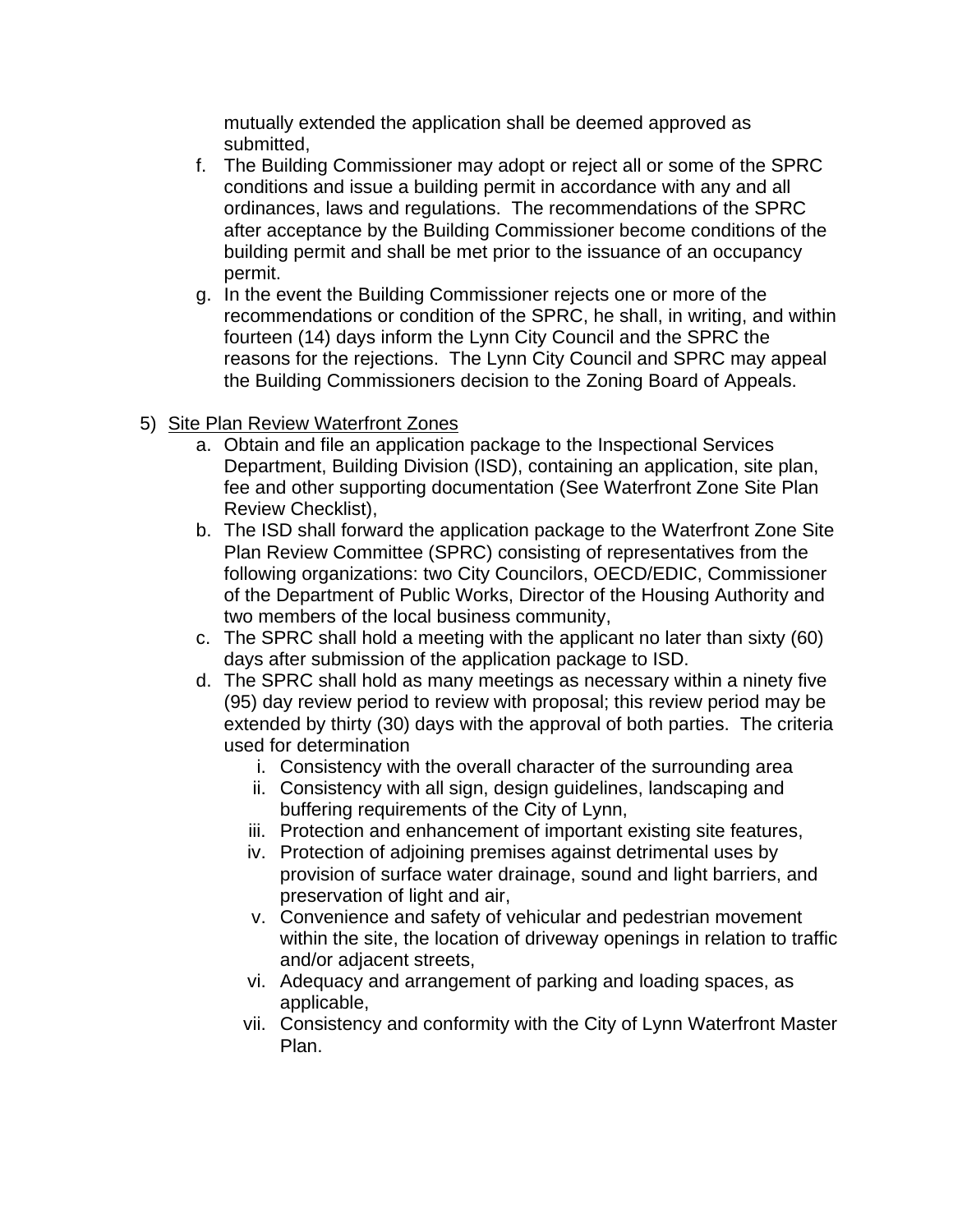- e. Within ninety five (95) days of the submission of a complete application package to ISD (or one hundred and sixty (160) days if the review period is mutually extended) the SPRC shall provide written recommendations to the Building Commissioner, the applicant and the Lynn City Council. If no meeting is held with the applicant within the sixty (60) days of submission or fails to forward its letter of recommendation within ninety five (95) days of receipt of the compete submission package ( or one hundred sixty (160) days of the review period is mutually extended) application shall be deemed approved as submitted,
- f. The Building Commissioner may adopt or reject all or some of the SPRC conditions and issue a building permit in accordance with any and all ordinances, laws and regulations. The recommendations of the SPRC after acceptance by the Building Commissioner become conditions of the building permit and shall be met prior to the issuance of an occupancy permit.
- g. In the event the Building Commissioner rejects one or more of the recommendations or condition of the SPRC, he shall, in writing, and within fourteen (14) days inform the Lynn City Council and the SPRC the reasons for his determination that the site plan proposal is consistent and or inconsistent with the City of Lynn Waterfront Zone Master Plan.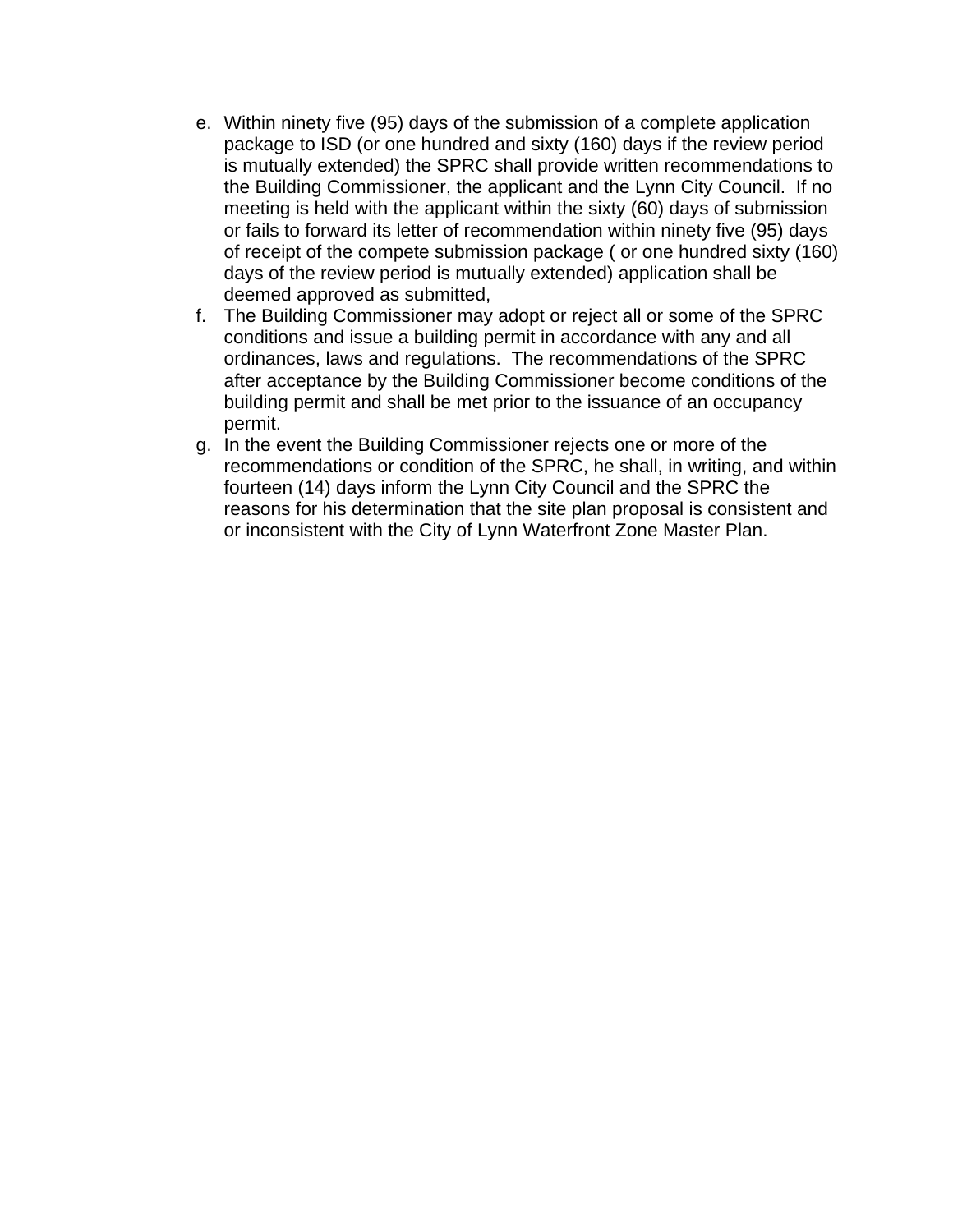## Special Permit Site Plan Review Checklist Residential, B3, B, LI, HI Districts

- 1) One (1) completed and endorsed application,
- 2) A filing fee of one hundred dollars (\$100) in a certified check made out to the City of Lynn,
- 3) Fifteen (15) copies of site plan at suitable scale, but not to exceed 1"=100', and prepared by a qualified engineer, architect, or surveyor which must at a minim minimum include the following:
	- a. Method of egress and access,
	- b. Lot lines,
	- c. Location and setback from property lines of all existing and proposed buildings including total gross floor area and building height,
	- d. Location of solid waste containers,
	- e. Existing and proposed topography (two foot contour intervals)
	- f. Wetlands,
	- g. Area subject to the 100 year flood, surface water,
	- h. Existing and proposed landscape features such as required screening and buffer areas, fences, walls, planting areas and walks,
	- i. Existing and proposed lighting.
- 4) A water and sewer utilities plan, which may be included on the site plan,
- 5) A storm drainage plan, which may be included on the site plan, including design capacity and peak capacity calculations,
- 6) A plan for the control of erosion and sedimentation caused by the proposed construction,
- 7) A plan showing the location of all required parking spaces, and the proposed method of access to and from the parking area, and the proposed internal circulation plan for the parking areas,

The Site Plan Review Committee may request the applicant to submit the following additional materials not less than 30 days prior to the final date that a decision must be rendered by the SPGA on the application:

- 1) Surface and water pollution A report on the impact of storm water runoff on adjacent and downstream surface water bodies, subsurface groundwater and the water table
- 2) Soils The potential dangers of erosion and sedimentation caused by the operation and maintenance of the proposed development
- 3) General Environmental Impact A report on the relationship of the proposed development to the major botanical, zoological, geological, and hydrological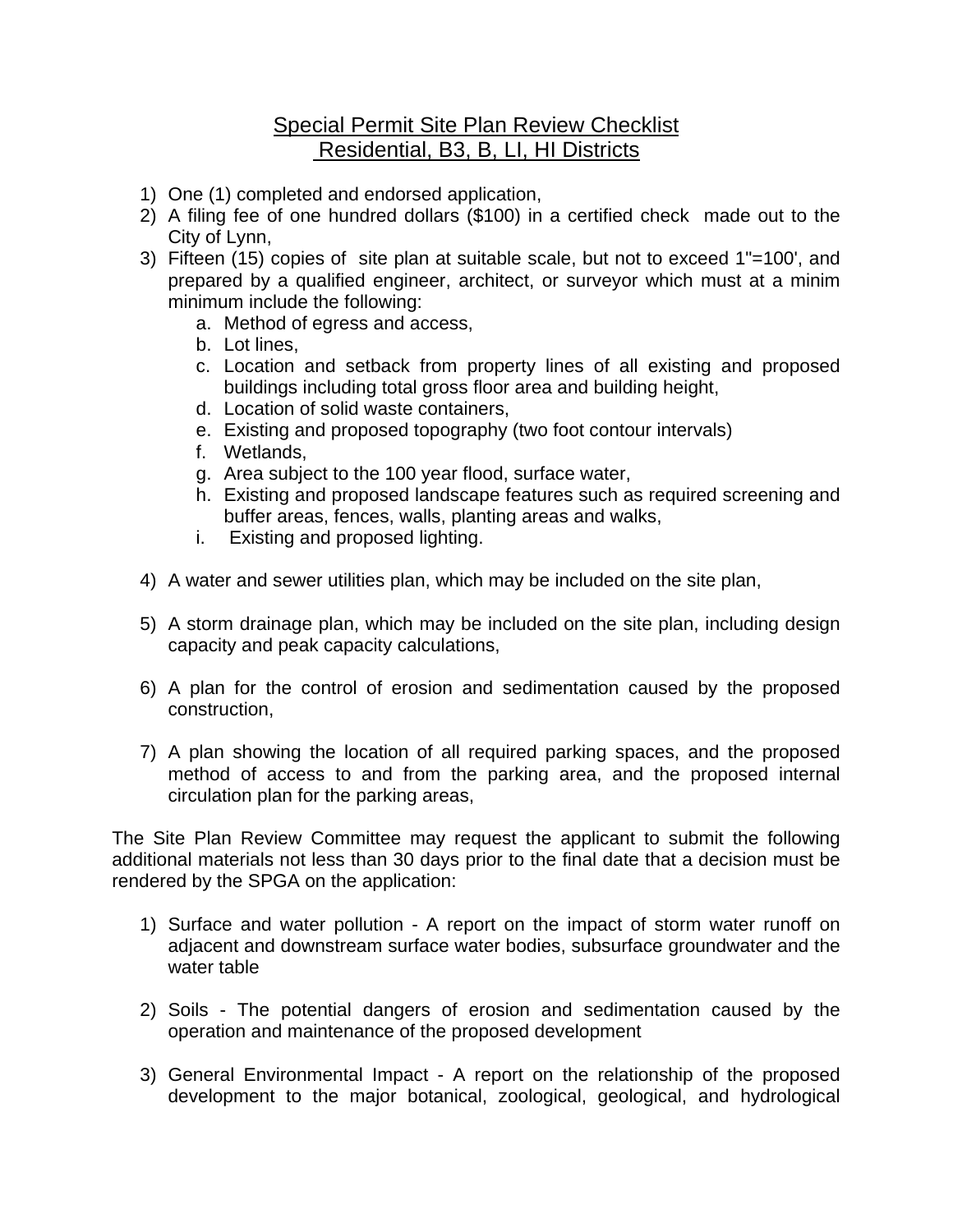resources of the site, the compatibility of the proposed development with adjacent or surrounding land uses and neighborhoods

- 4) Traffic Impacts A report on existing traffic volume, composition, peak hour levels, and existing street capacities, estimated average daily traffic generation, composition, peak hour levels, and directional flows resulting from the proposed development, proposed
- 5) methods to mitigate the estimated traffic impact, and the methodology and sources used to service existing date and estimations
- 6) Architectural plans and specifications of all structures including signs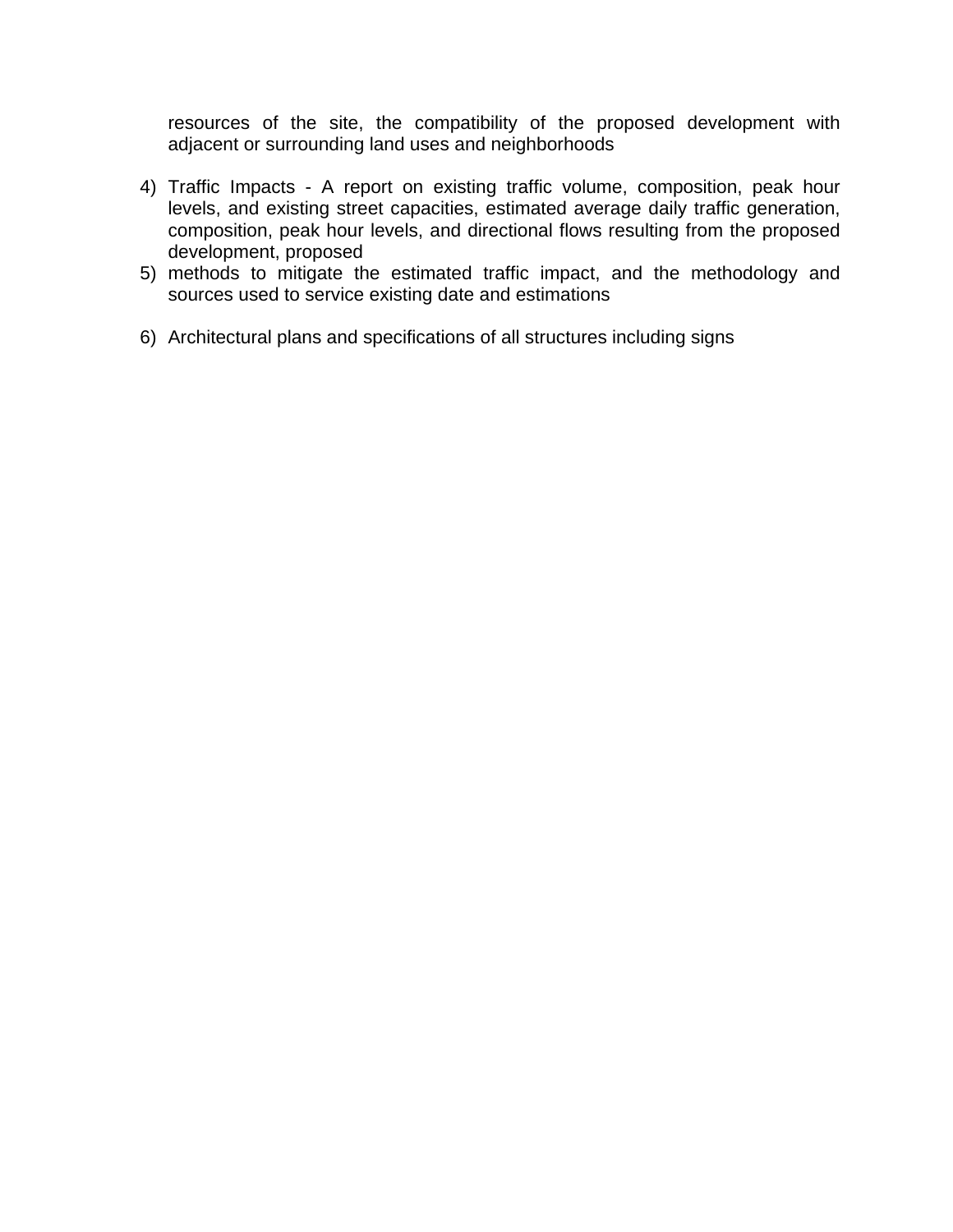## Central Business District Site Plan Review Checklist

- 1) A cover letter generally describing the nature and location of the project;
- 2) Seven (7) copies of a site plan proposal drawn at scale not to exceed one inch equals 40 feet  $(1" = 40')$  showing:
	- a. parcel lot lines for the proposed project and surrounding parcels;
	- b. use of all buildings abutting the proposed project;
	- c. proposed parking plan, if applicable, including location of access and egress;
	- d. location and type of residential access;
	- e. location and type of commercial access;
	- f. location of existing and any proposed buildings on the project site;
	- g. rendering of all façades of proposed buildings;
	- h. location of solid waste containers, if any;
	- i. areas subject to a one hundred (100) year flood, if any;
	- j. provisions for drainage, sewage, and fire safety as applicable to City of Lynn Ordinances;
	- k. proposed landscaping, including all screening and buffering of parking areas, electronic transformers, solid waste containers and similar ancillary facilities;
	- l. Existing and proposed fencing, walls and lighting;
	- m. Location, material, and size of all signs;
	- n. Location of handicapped access